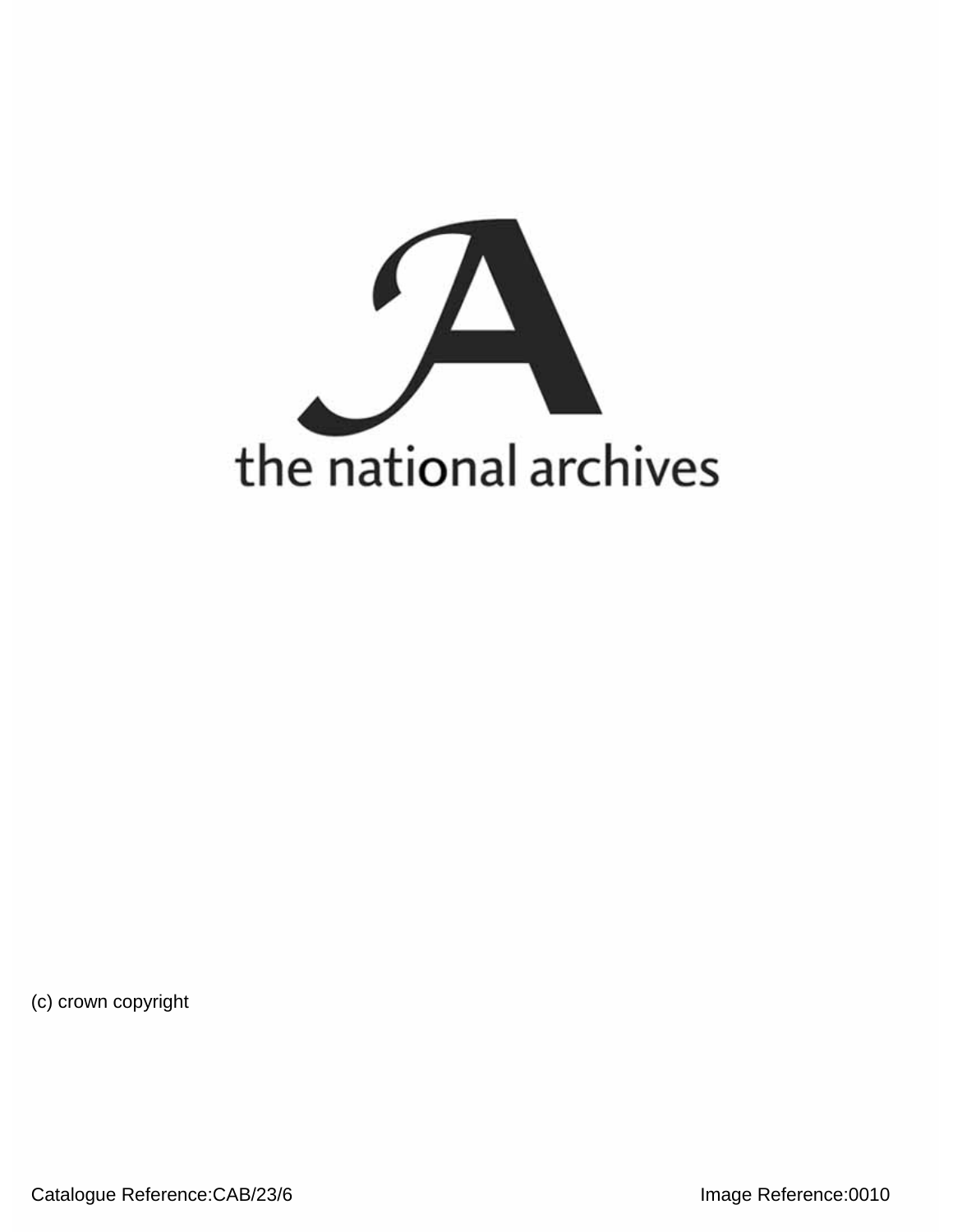*Printed for the War Cabinet. April* **1918.** 

SECRET.

## WAR CABINET, 388.

*Minutes of a Meeting of the War Cabinet held at* 10, *Doivning^Street, S.W., on Wednesday, April* 10, 1918, *at* 11-30 A.M.

Present :

The PRIME MINISTER *(in the Chair).* 

| The Right Hon. the EARL CURZON OF   The Right Hon. A. BONAR LAW, M.P.<br>KEDLESTON, K.G., G.C.S.I., G.C.I.E. |                                                                                            |  |  |
|--------------------------------------------------------------------------------------------------------------|--------------------------------------------------------------------------------------------|--|--|
|                                                                                                              | The Right Hon. G. N. BARNES, M.P.                                                          |  |  |
| G.C.B., G.C.M.G.                                                                                             | The Right Hon. the VISCOUNT MILNER, Lieutenant-General the Right Hon. J. C.<br>SMUTS, K.C. |  |  |

The following were also present :—

| The Right Hon. A. J. BALFOUR, O.M.,<br>M.P., Secretary of State for Foreign<br>Affairs. | Rear-Admiral G. P. W. Hope, C.B., Deputy<br>First Sea Lord. |  |  |  |
|-----------------------------------------------------------------------------------------|-------------------------------------------------------------|--|--|--|
| The Right Hon. the EARL OF DERBY, K.G.,                                                 | Major-General SIR F. B. MAURICE,                            |  |  |  |
| G.C.V.O., C.B., Secretary of State for                                                  | K.C.M.G., C.B., Director of Military                        |  |  |  |
| War.                                                                                    | Operations.                                                 |  |  |  |

Lieutenant-Colonel SIR M. P. A. HANKEY, K.C.B., Secretary. Paymaster-in-Chief P. H. Row, R.N., Assistant Secretary. Mr. THOMAS JONES, *Assistant Secretary.* 

The Western 1. The Director of Military Operations stated that the attack **Front:** made by the Germans on the previous day had, in the light German Attack. of further information, turned out to be more important than had been at first thought, and that they had attacked with probably 8 divisions, and certainly with **5** which had actually been identified. The Portuguese put up a fight at the beginning, and then collapsed, with the result that a dangerous salient had been created between Armentières and La Bassée. It was certain that a number of guns had been lost, and that both Portuguese and British prisoners had been taken. At one time the enemy reached Givenchy, but had been driven out by our counter-attack, in which we took 750 prisoners. On the whole, the flanks had held well, and our line of defence was now the River Lys.

中国 田川県 (355332)

[1365**-T**-3S8]

62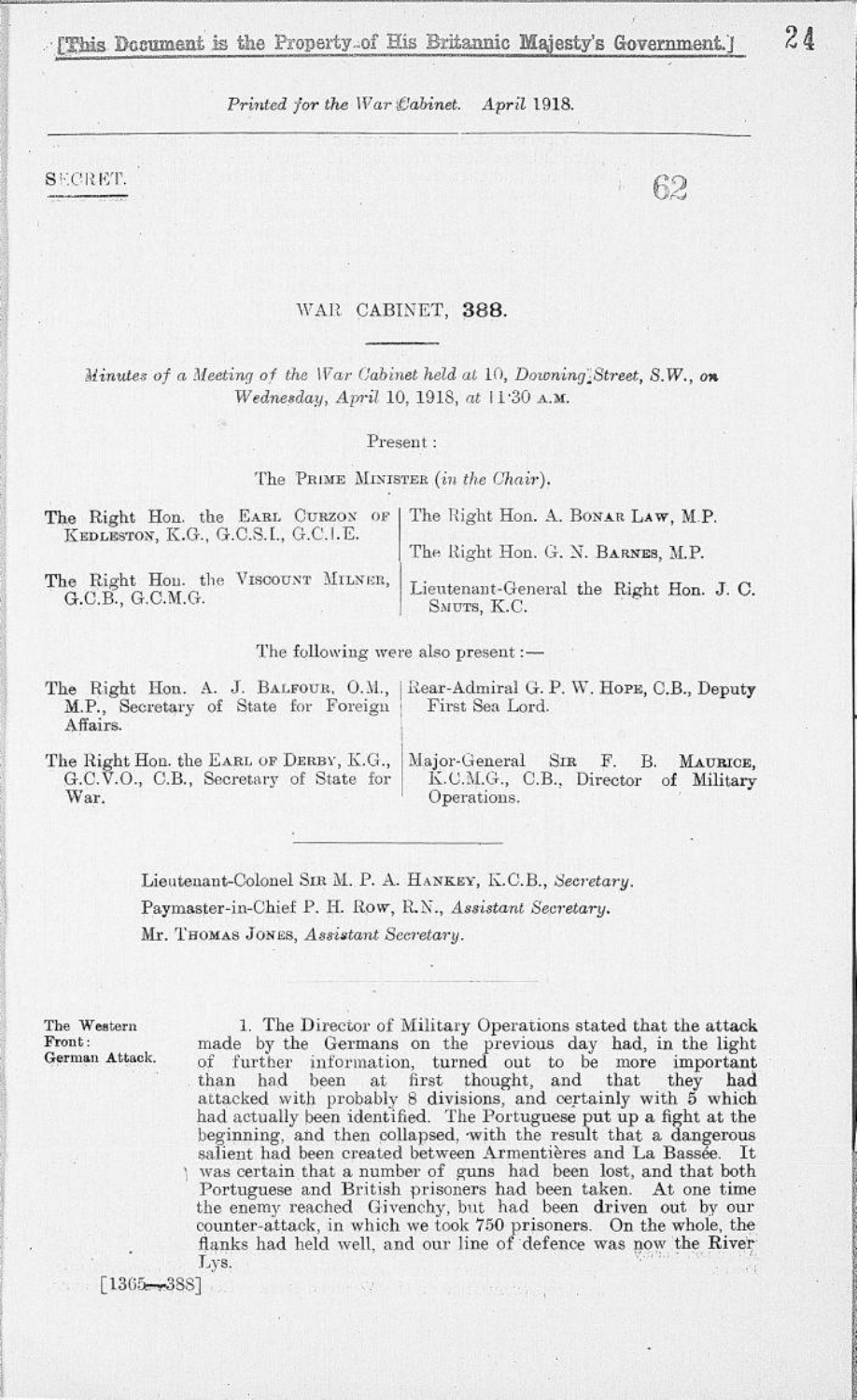General Maurice continued that another attack had taken place this morning further north, to the east of Armentières and Messines, and that the enemy had got into our front system everywhere between the Lys and the Douve. Our reserves had been moved up, but an awkward salient existed for Bethune, which was very important, and also for Armentieres. The whole of the attack that started to-day was carried out against the IInd Army, under General Plumer, while nearly the whole of yesterday's attack was against the Ist Army, under General Horne. Against the IInd Army, the Germans had 8 fresh divisions in reserve.

At a later stage the War Cabinet were informed by General Maurice that the enemy who had obtained a footing on Messines<br>Hill had been driven back. The enemy holds Ploegsteert Wood, Hill had been driven back. The enemy holds Ploegsteert Wood, but we hold Hill 63, which dominates the wood and Armentieres. The situation is generally better, but we may have to evacuate Armentières. General Maurice stated that he was of opinion that we were approaching another crisis. The Germans were now entrenching hard between Noyon and Montdidier, and, whilst holding us there, having drawn all our reserves down south, were throwing into the battle up north all their fresh troops against ours, who were tired and contained a number of young and inexperienced drafts. The weather was very much against us, being foggy, which rendered it impossible for us to take full advantage of cur heavy gun and machine-gun defences.

General Maurice stated that Field-Marshal Sir Douglas Haig, General Foch, and the Chief of the Imperial General Staff had had a conference at Montreuil, and that they had reached arrangements which the latter considered sufficiently satisfactory. He was leaving for Paris to interview M. Clemenceau.

The War Cabinet were not satisfied with the statement of the Chief of the Imperial General Staff that the arrangements arrived at at Montreuil were " sufficiently satisfactory," and it was suggested that it would be desirable that the Prime Minister should telegraph to the President of the Council urging that French reserves should be sent up to assist us, but it was felt that, before any action of this nature was taken, it was advisable to hear from General Wilson as to the result of his conference with M. Clemenceau to-day, which the Director of Military Operations undertook to communicate to the Prime Minister.

The War Cabinet considered it essential that the French should treat our portion of the line as part of their battle-front. If we were satisfied on this point, the less the' Generals were interfered with the better.

The War Cabinet were further of opinion that it was essential that a member of the Cabinet should, during this crisis, be on the spot in France, and they therefore asked—

Lord Milner to hold himself in readiness to proceed to France at an early date.

Transfer of German 2. With reference to War Cabinet 386, Minute 1, the Director Divisions. of Military Operations reported that a further German division, brought from Russia, had been identified on the Western front, making 199 in all. The highest estimate of the total number of German divisions that could be concentrated against us on the Western front was 220, although other estimates put the number at 205.

**Comparison of** 3. With reference to War Cabinet 371, Minute 2, in reply to **Allied and Enemy** questions, the Director of Military Operations gave some par-Forces. **ticulars as to the relative strengths of the Allied and enemy armies** at the present time on the Western front. Reckoned-in divisions,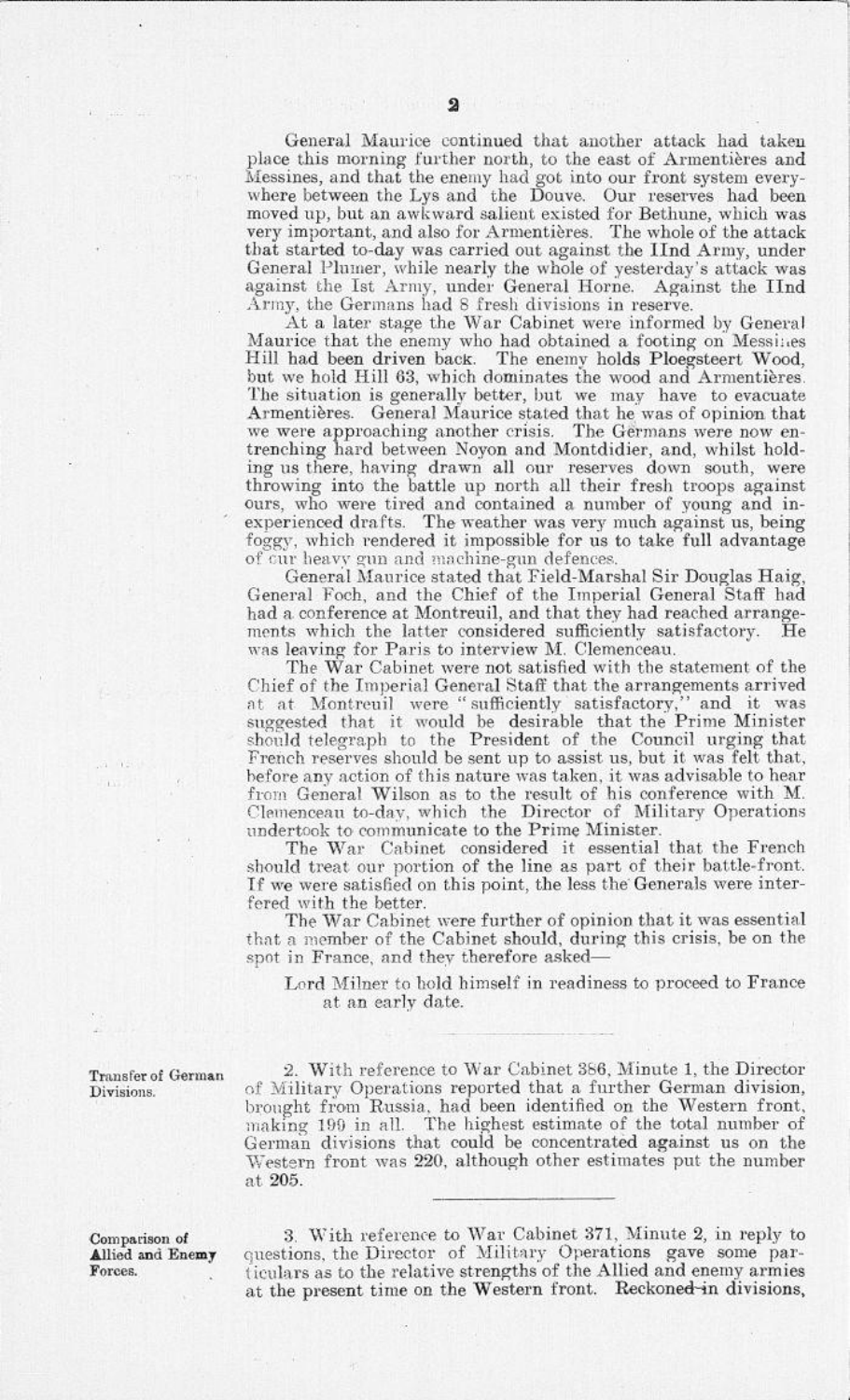25

the enemy had 199 divisions compared with our 167. Assuming the enemy casualties to be about 200,000, they would now have 1,370,000 infantry. The 6 or 7 divisions which had been brought across from Russia since the beginning of the battle might be regarded as compensating for their casualties.

On the Allied side, the French had brought in 2 divisions, and we had brought in 1, but 5 of ours, and the Portuguese division, had been knocked out, which reduced the Allied rifle strength to 1.4 50,000.

The Director of Military Operations was of opinion that the enemy, in anticipation of this offensive, had prepared drafts to replace all casualties. They had 400,000 drafts available before the offensive started. In addition, it was possible for them to draw on their divisions in the East to the extent of 100,000 drafts. Moreover, the Germans had taken all their troops that were serving in Macedonia and in Italy, which proved conclusively that they were concentrating every ounce of strength on the present battle. Against this, the French had 250,000 in depots, and we had 200,000. including the men returning from leave. We had sent to France, since the 21st March, 1918, 110,000 infantry and 20,000 to 30,000 others,,over and above the men returning from leave.

It was mentioned that, as regards the thinning of the divisions on the Russian front, this might be counter-balanced by 100.000 United States troops due to arrive shortly in France.

**Troops from Macedonia.**

 4. The Director of Military Operations stated that the General Staff were considering the advisability of withdrawing troops from Salonica, and would report to the War Cabinet on the matter later.

**Casualties.** 

5. With reference to War Cabinet 384, Minute 1, Lord Derby reported that the estimated number of casualties, based on the roll-call, was 150,000, but the casualties which were definitely known to have been incurred from the 21st March to the 6th April were as follows:—

|                               |          |          |              | Officers. | Other ranks. |  |
|-------------------------------|----------|----------|--------------|-----------|--------------|--|
| Killed                        | $\cdots$ | $\cdots$ | $\mathbb{Z}$ | 1.010     | 9.307        |  |
| Wounded                       | $-1$     |          | $\sim$       | 3.658     | 46,407       |  |
| Missing (including prisoners) |          |          | 2.524        | 49.460    |              |  |
|                               |          |          |              | 7.192     | 105,174      |  |
|                               |          |          |              |           |              |  |

In connection with the wounded he wished to instance the remarkable returns from one hospital which had dealt with 5,000 cases, in which there had been only 8 deaths, 4 of which were from gas gangrene, and not one from tetanus. He added that the results of research that the research of  $\frac{1}{2}$  research  $\frac{1}{2}$  research  $\frac{1}{2}$  research  $\frac{1}{2}$  research  $\frac{1}{2}$  research  $\frac{1}{2}$  research  $\frac{1}{2}$ wounded were being evacuated to England as rapidly as was possible.

**Ireland: Compulsory Military Service.** 

6. The Prime Minister read a telegram (Paper G.T.-41S9) received from Mr. Duke, which indicated that de Valera was urging the Sinn Fein County Executive that it would be better for their policy if conscription came, when they could undertake systematic and violent opposition to its enforcement. He was advocating a policy of the stoppage of all transport work, and the shooting of the recruiting authorities, whether belonging to the Army or to the Royal Irish Constabulary.